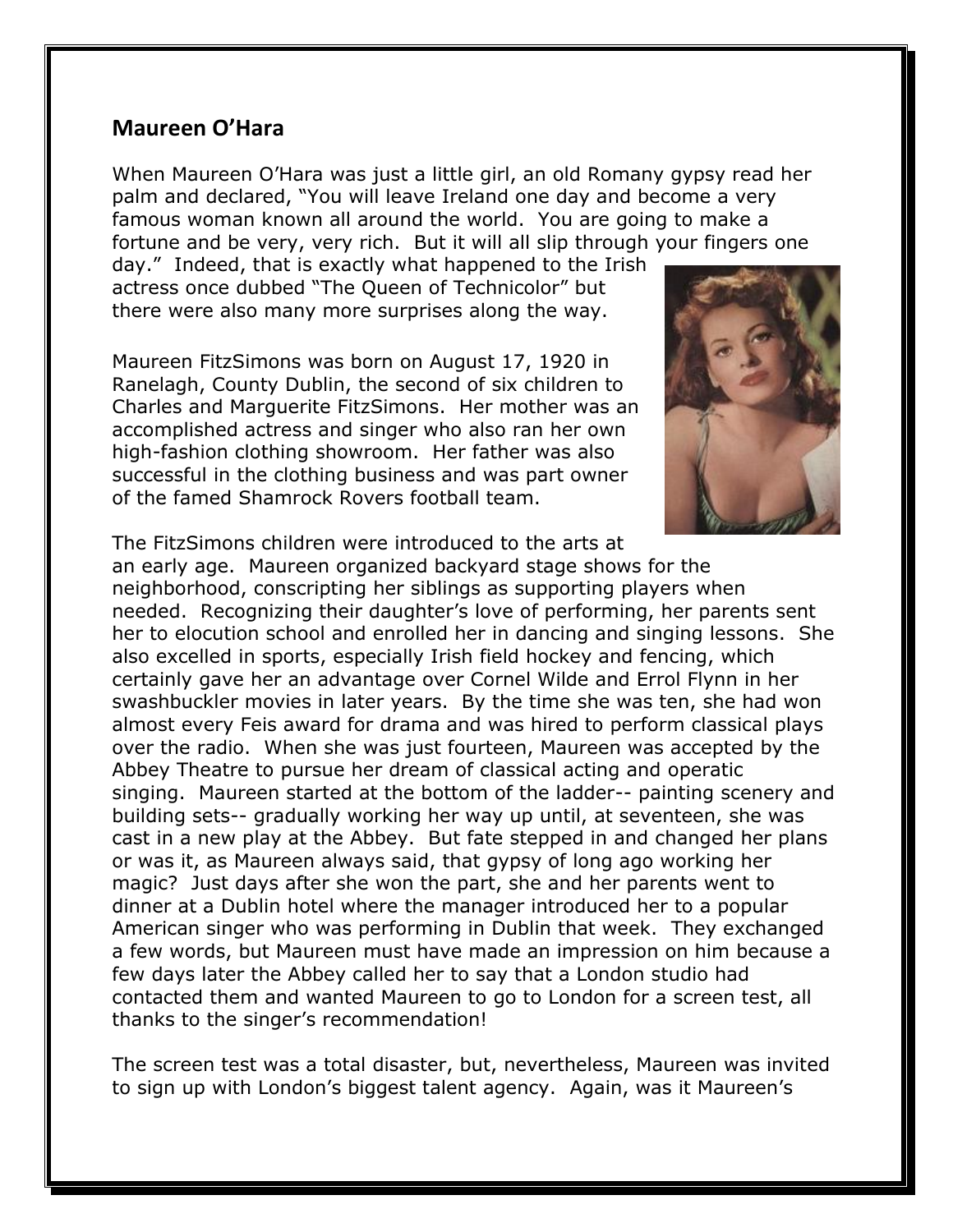Irish luck or was the gypsy turning the wheel because Charles Laughton, the great British actor, happened to be in the office on the day of her signing. He liked her immediately, even after viewing the disastrous screen test, and offered her a seven year contract with his studio, Mayflower Pictures.

And so, at age seventeen with permission from her parents, Maureen moved to London with an aunt acting as her guardian to learn the movie business as Laughton's protégé. She made her screen debut in a low-budget musical



called "My Irish Molly," the only picture she made under her given name FitzSimons. Even though the movie was a flop, she learned invaluable lessons about performing in front of a camera, as opposed to acting live on a stage. Her next film, "Jamaica Inn," was notable for three reasons: Alfred Hitchcock directed it; it was the first film she and Laughton ever did together; and lastly, Laughton changed her surname to O'Hara because he said her name was too long for the marquee.

"Jamaica Inn" did well at the box office, but more awaited Maureen before the end of the shooting

of "Jamaica Inn": Laughton was going to take Maureen to America to film "The Hunchback of Notre Dame" and she would play the role of Esmeralda! She, her mother and Charles Laughton would set sail on the Queen Mary in June 1939, expecting to be in the States for three months.

But just hours before boarding, a strange, almost inexplicable event occurred. A young man from the studio, George Brown, who had pursued Maureen relentlessly, convinced her to marry him, even though she had no strong feelings for him. In her 2004 memoir, '*Tis Herself*, she wrote, "I was having an out-of-body experience, and my brain had just abandoned me when I needed it the most. I was numb, beyond feeling, and watched my intellect move to a chair and sit in the corner."

On board the Queen Mary, her mother and Laughton found out about the marriage. It was decided between them that this marriage would not be acknowledged in any way. Two years later the marriage was annulled.

During the filming of "Hunchback," Hitler's Third Reich invaded Poland and Maureen's plans for a quick return to Ireland after shooting the film were dashed. In addition to this misfortune, Laughton informed Maureen that he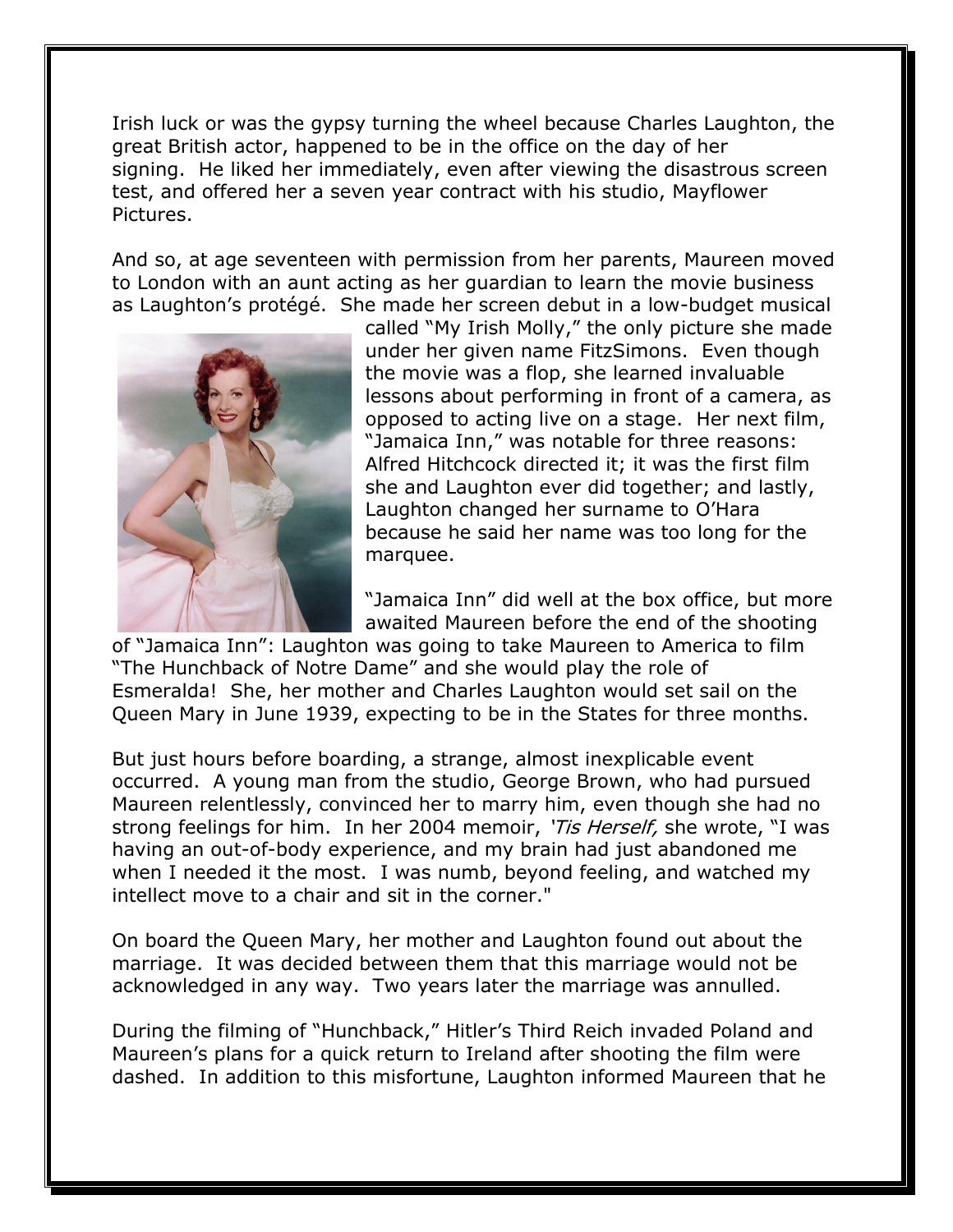was selling her contract to RKO owing to the impending bankruptcy of his Mayflower Pictures. Maureen was now on her own.

"Hunchback" proved to be an enormous success, but once Maureen was a part of RKO, she was cast in a series of low-budget films. Her next breakthrough came when John Ford, the brilliant and controversial director, decided to cast her in his upcoming film, "How Green Was My Valley." Ford had seen Maureen in "Jamaica Inn" and "Hunchback" and liked what he had seen. It took just one informal meeting at a party between Ford and O'Hara for Ford to make his decision to cast Maureen in his film. This was the beginning of an artistic collaboration between the actress and director that would span twenty years and five films.

"How Green Was My Valley" earned ten Oscar nominations and won five Academy Awards, including Best Director for John Ford. This successful movie cemented Maureen's strong professional relationship with Ford and put her career on firm footing, but once again her personal life was in upheaval.

Her mother having returned to Ireland, in Maureen's loneliness she began seeing Will Price, an RKO employee. Sadly, Maureen married Price, perhaps beguiled by his Southern charm, perhaps owing to her loneliness and insecurity. She soon discovered that he was an abusive alcoholic and a wastrel who lived off his wife's earning while running up enormous debts. Fortunately for Maureen, out of this bad marriage came her only child, Bronwyn. For Bronwyn's sake, Maureen stayed with Price.

Her next movie, "To the Shores of Tripoli" (1942), was a big hit and was credited with more new enlistments to the Marine Corps than any other promotional campaign that year. It became a model for other service films made afterwards. Maureen was very active with the Hollywood community in selling war bonds and assisting at the Hollywood Canteen, a free club for servicemen.

For the next five years, Maureen starred in a number of adventure and swashbuckler films, such as "The Black Swan" and "The Spanish Main," many of them in Technicolor which highlighted her red hair and deep green eyes. She used her natural athletic ability to perform physical feats which other actresses would shun. Starting with "Hunchback" and continuing through her career, Maureen performed many of her own dangerous stunts, including a fall off a balcony and an afternoon bath in a giant mud pit. She enjoyed great camaraderie with the stuntmen who instructed her and considered her one of their own.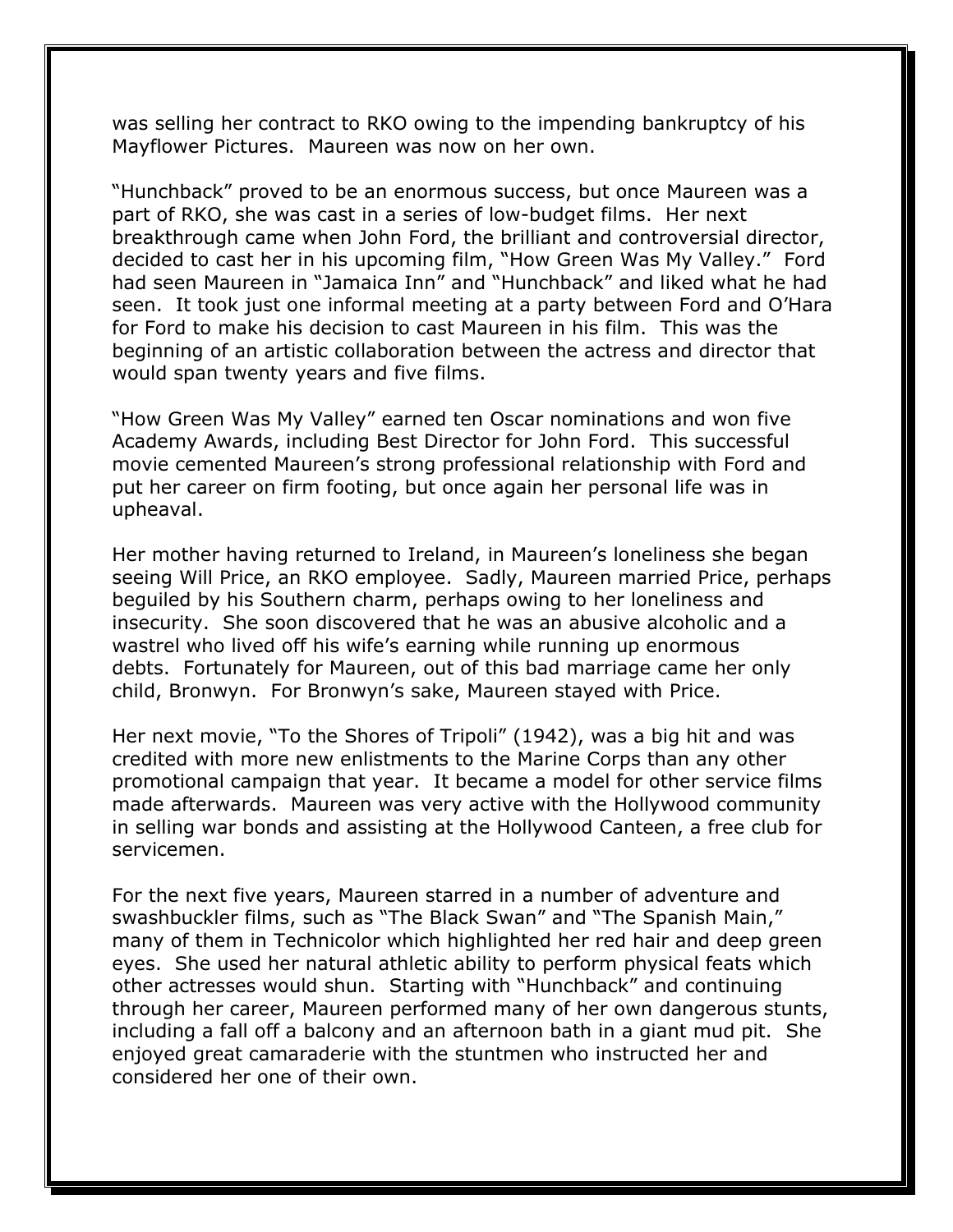Her next blockbuster hit came in 1947, the classic "Miracle on 34th Street." Maureen knew from the outset that this film would be a success but never envisioned that it would become a classic. In her memoir, she wrote, "'Miracle' has endured all this time because of the special relationship of the cast and the crew, the uplifting story and its message of hope and love, which steals the heart all over the world every year."



Maureen's first movie with John Wayne, "Duke" to Maureen, was "Rio Grande," directed by John Ford. The film was one of a Western cavalry trilogy done by the Ford "stock company," that is, the same cast and crew working each movie. The company was like family-- eating meals together and entertaining each other with songs, stories and comedy sketches. The films were all the better for the closeness of the cast and crew. But there was a dark side to Ford that Maureen was to discover. One minute he was her best friend and the next he was insulting her. Ford was especially harsh to John Wayne, belittling him and insulting him in front of the entire company. Their shared experience at the hands of John Ford helped O'Hara and Wayne to bond as friends for the rest of their lives.

The film which Maureen O'Hara and John Wayne were born to star in, "The

Quiet Man," began production in June 1951. Excitement was everywhere in Ireland at the news that a John Ford movie was to be filmed in Ireland. The outdoor locations were to be shot in Galway, Mayo and Clare and the indoors in Hollywood. Of course, "The Quiet Man" was the biggest thing to ever happen in the beautiful little village of Cong. Electricity was brought in, telephone service expanded and jobs as extras offered to the local people. Hasn't every visitor to Cong, even today, said, "This is where 'The Quiet Man' was filmed"? For Maureen, filming what was to become her personal favorite movie in Ireland was a magical experience. Reconnecting with her Irish roots and being a part of an Academy Award winning movie lifted her spirits but burdens in her personal life brought her to earth.